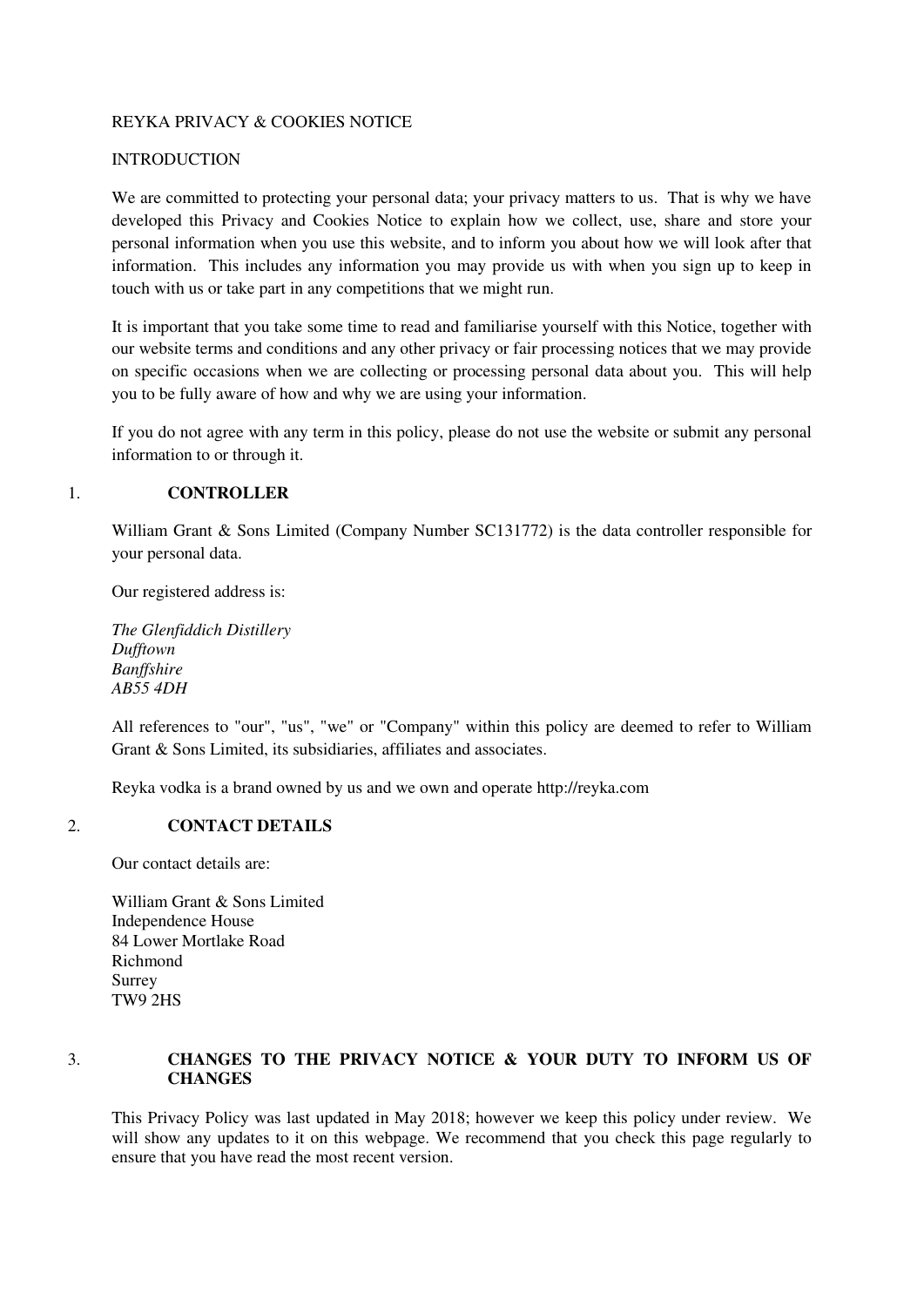Please note, it is important that the personal data we hold about you is accurate and current. Please keep us informed if personal data we hold about you changes during your relationship with us.

### 4. **THIRD-PARTY LINKS**

From time to time this website may include links to third-party websites, plug-ins, platforms and applications. Clicking on those links or enabling those connections may allow third parties to collect or share data about you. We do not control these third party websites and are not responsible for their privacy statements or for how they collect and use your personal information. When you leave our website, we strongly advise you to read the privacy notice of every website you visit before you submit any personal information to them.

## 5. **INFORMATION WE MAY COLLECT FROM YOU**

Personal data or personal information means any information about an individual from which that person can be identified.

You must not provide us with your personal information if you are not of legal age to purchase alcohol in the jurisdiction in which you reside and (if different) in the jurisdiction in which you are accessing the website(s). We do not intend to collect personal information from any individuals under the legal purchase age, or to market alcoholic beverages to anyone under the legal purchase age. If we receive notice or believe that someone under the legal purchase age has provided us with personal information we will make every reasonable effort to remove such personal information from our files, or to flag such personal information and (to the extent permitted by law) retain it for the sole purpose of ensuring that it is no longer used.

The personal information we collect includes (a) information you provides to us; and (b) information we automatically collect or generate. We have set out below more details about these types of information:

- (a) **Information you provide to us**: these types of information might include:
	- **•** contact details (such as your name, postal addresses, phone numbers and e-mail addresses);
	- demographic information (such as your age or age range and gender);
	- **•** online registration information (such as your password and other authentication information);
	- **•** payment information (such as your payment card details and billing address);
	- information provided as part of online questionnaires (such as responses to customer satisfaction surveys or market research);
	- **•** competition entries or submissions; and
	- **•** in certain cases, your marketing preferences.
- (b) **Information we generate or automatically collect**: these types of personal information may relate to your device (such as your PC, tablet or other mobile device) your use of our websites and apps, photographs and video recordings made by us or on our behalf and / or your personal preferences, interests or geographic location. Examples of these types of information might include:
	- **•** name and age (or predicted age range);
	- **•** information about your device, operating system, browser and IP address;
	- unique identifiers associated with your device:
	- details of web pages that you have visited;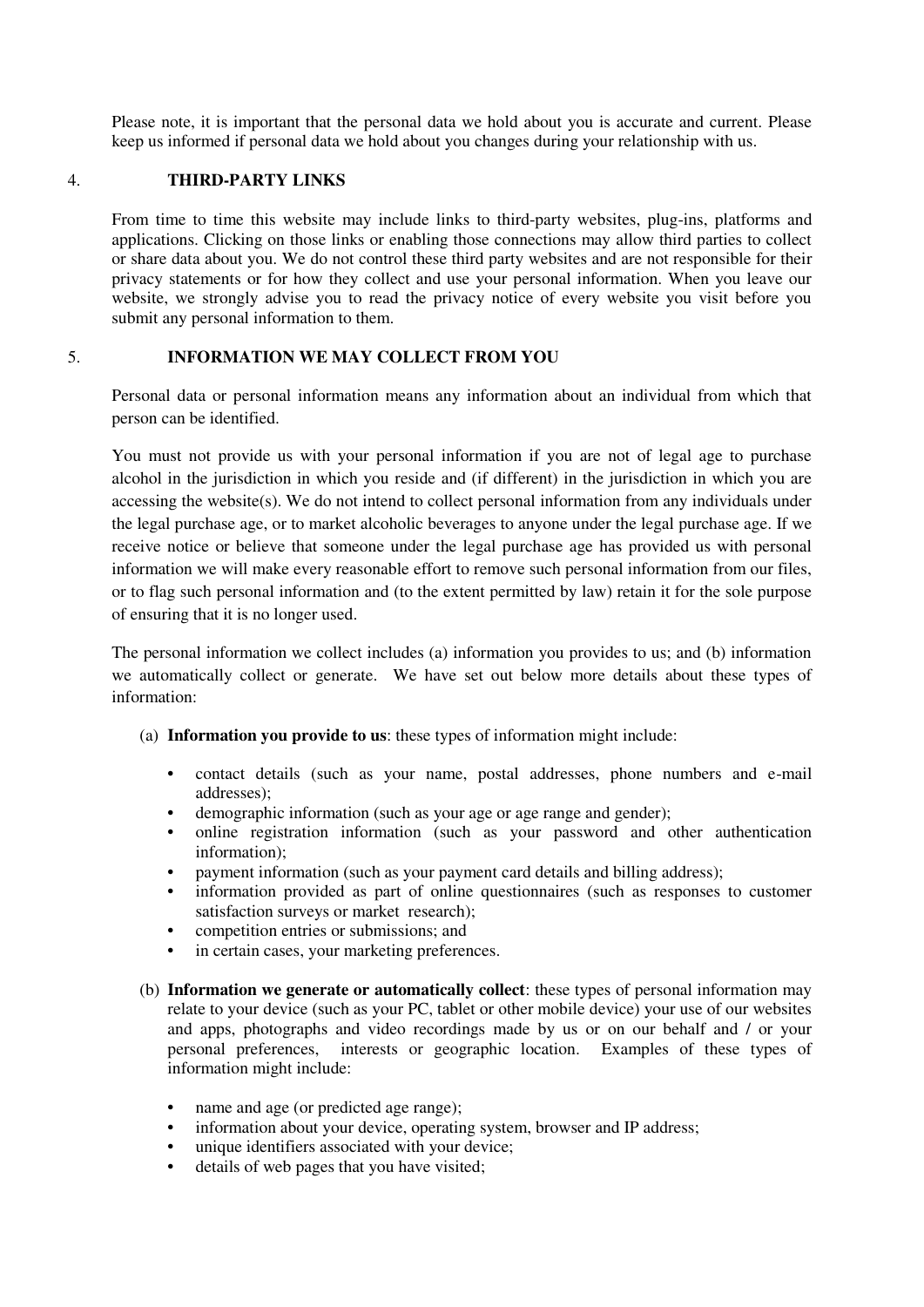- **•** which products you have looked at online (including information about products you have searched for or viewed, purchased or added to an online shopping basket);
- how long you spend on certain areas of a website or app together with the date and time of your visit / usage;
- **•** personal information contained within user generated content (such as blogs and social media postings);
- **•** social media user name or ID;
- **•** social media profile photos and other social media profile information (such as number of followers);
- **•** photographs and video recordings

### 6. **HOW WE COLLECT YOUR INFORMATION**

We use different methods to collect your personal data including through direct interaction with you, for example when you:

- a. visit and use our website;
- b. contact us with an enquiry or other feedback;
- c. enter any competition, promotion, prize draw or event that we run on this website;
- d. fill in an online questionnaire (such as a customer satisfaction survey);
- e. provide payment card details (such as when purchasing products from us);
- f. register on a website or app or leave any reviews or comments;
- g. inform us of your marketing preferences (these should be communicated to us via usainfo@reyka.com);
- h. communicate with us via social media websites, third party apps or similar technologies; and / or
- i. attend events run by us or on our behalf.

We may also collect your personal data using automated interaction, for example when you browse or use our website we use cookies, and other similar technologies to collect information automatically from one or more of your devices associated with you. Cookies are explained more fully at section 8 below.

### 7. **INFORMATION YOU POST ON PUBLIC AREAS OF OUR WEBSITE AND SOCIAL MEDIA**

Information that you post on or through any public areas of the website (such as chatrooms, bulletin boards or discussion forums) and on any social media pages that we operate is publicly available information. This means that it is generally accessible to, and may be collected by, others and may be used by them to send you unsolicited messages. We do not have control over if or how other people may use that information therefore you should use caution and ensure not to disclose personal information when using public web areas or social media. We will not be responsible for any postings that you make with personal information in them.

## 8. **COOKIES**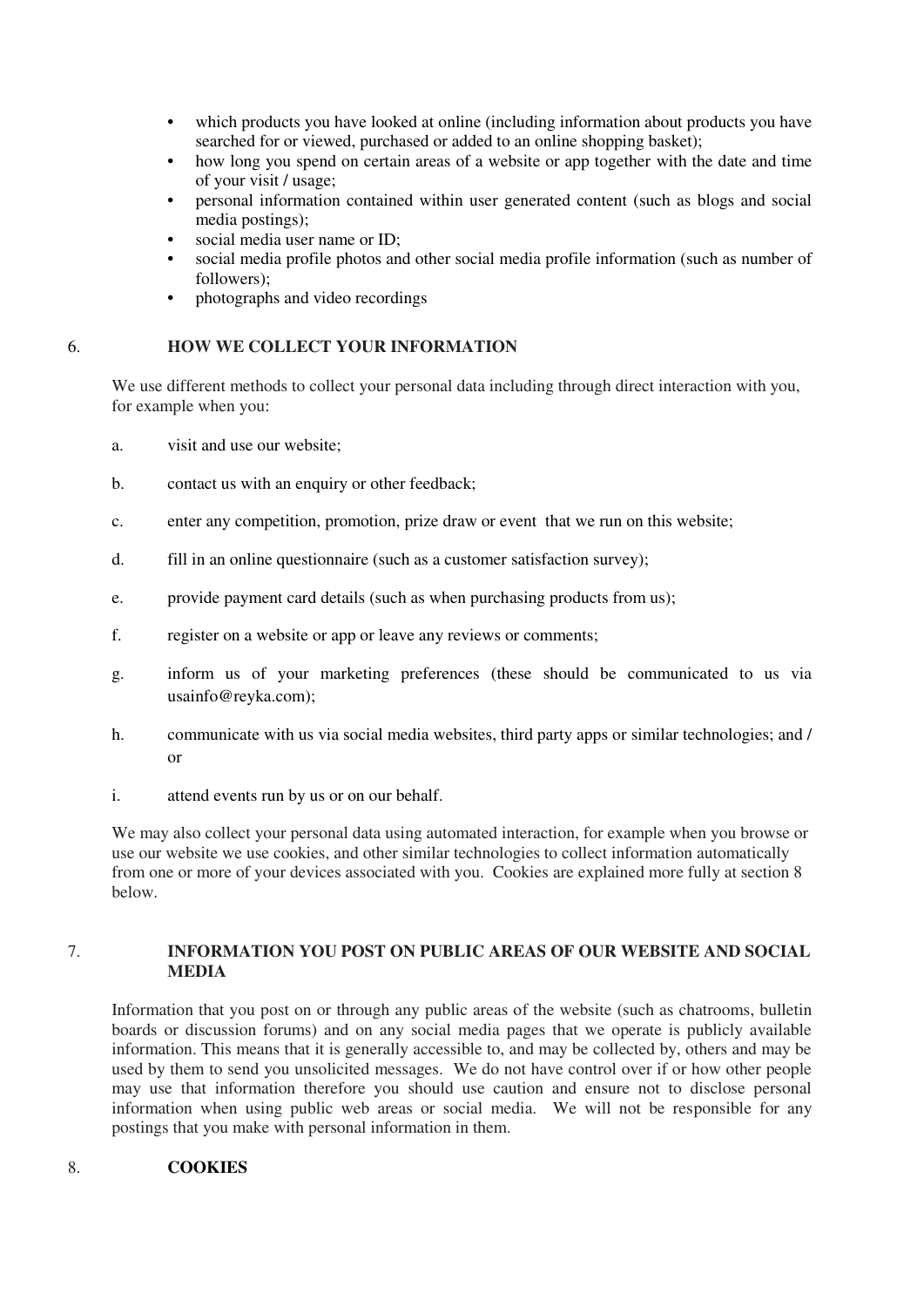We use cookies on this website. These allow us to give you the best possible experience on our website.

This section contains information on the following:

- What are cookies?
- Why do we use cookies?
- What cookies do we use?
- How do I control cookies?

#### WHAT ARE COOKIES?

Cookies are small text files that are placed on your computer by websites that you visit. They can't harm your computer.

If you'd like to read more about cookies, this website contains a lot of useful information that may be of interest: <http://www.aboutcookies.org/default.aspx>

#### WHY DO WE USE COOKIES?

We use cookies to distinguish you from other users of our website and to provide increased functionality on this site. This helps us improve your experience of the website(s) and to deliver a better and more personalised service.

We don't use cookies to collect personal information about you, but we do use encrypted information gathered from them to also:

- a. estimate our audience size and usage pattern; and
- b. recognise you when you return to the website(s).

So that you can make full use of the personalised features on our website(s), your computer, mobile phone or other device that you use to access the internet will need to accept cookies.

#### WHAT COOKIES DO WE USE?

Here's a list of the main cookies that may be sent to your device and what we use each cookie for. You can set your browser to reject cookies (see below for more information on how to do this), but if you do this, certain personalised features of our website(s) cannot be provided to you.

| <b>COOKIE NAME</b> | <b>COOKIE PURPOSE</b>     | <b>MORE INFORMATION</b> |
|--------------------|---------------------------|-------------------------|
|                    |                           |                         |
| month              | Information provided by   |                         |
| day                | the user as they enter    |                         |
|                    | their date of birth and   |                         |
| year               | location to gain entry to |                         |
|                    | the site. Allows the user |                         |
| country            | return to the site<br>to  |                         |
|                    |                           |                         |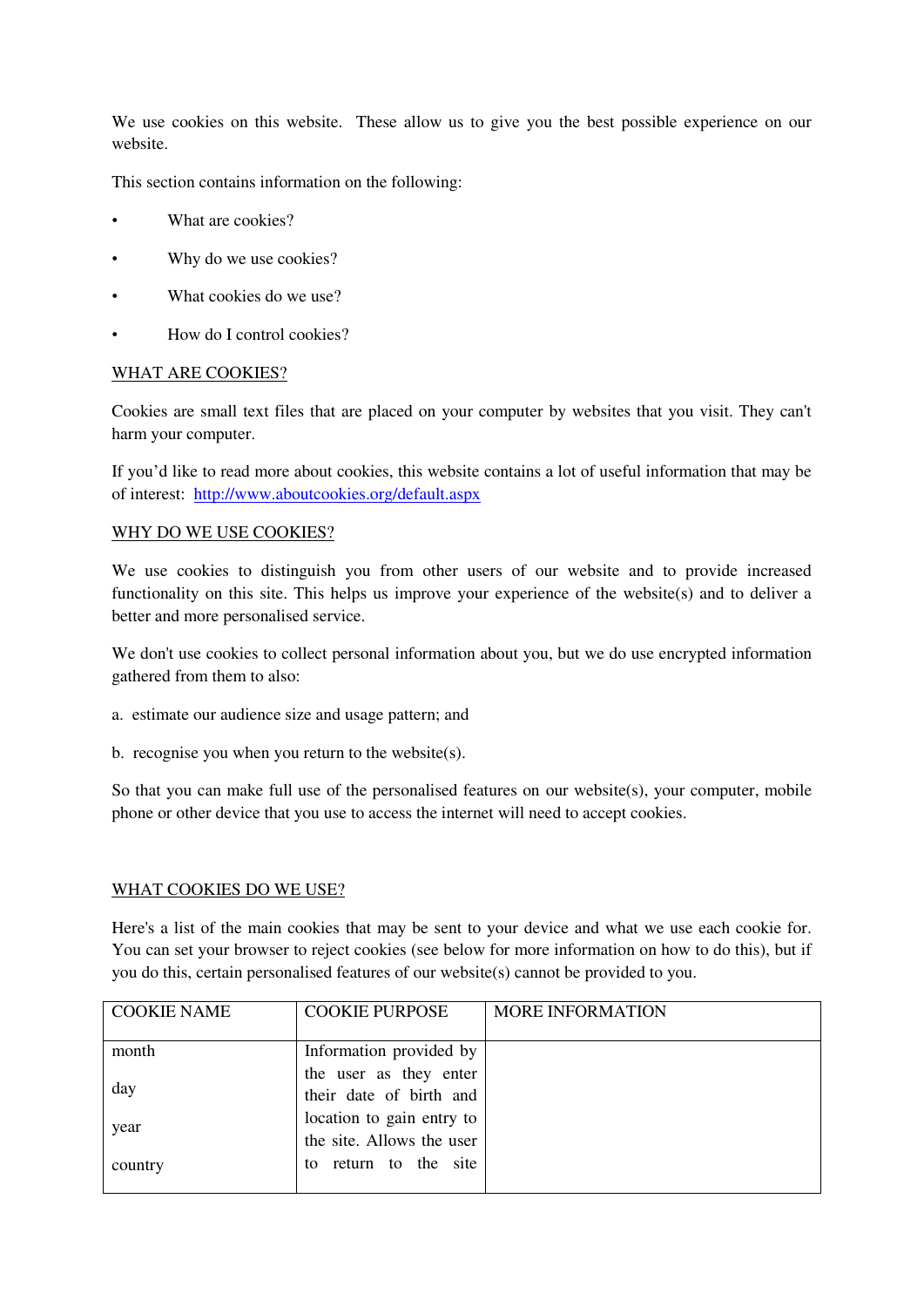| is_in_us                | without needing to re-       |                                            |
|-------------------------|------------------------------|--------------------------------------------|
|                         | the<br>enter<br>same         |                                            |
|                         | information.                 |                                            |
| passed_age_gate         | Shows that the user has      |                                            |
|                         | passed the age<br>gate.      |                                            |
|                         | True/False value.            |                                            |
|                         |                              |                                            |
| <b>BVSID</b>            | BazaarVoice.<br>Cookies      |                                            |
| <b>BVID</b>             | which support the use of     |                                            |
|                         | the BazaarVoice product      |                                            |
|                         | reviews system.              |                                            |
| _utma                   | Google Analytics. These      | Click here for an overview of privacy at   |
|                         | cookies<br>are<br>used<br>to | Google                                     |
| $\_$ utmb               | collect<br>information       |                                            |
|                         | about how visitors use       |                                            |
| $_{\text{u}}$ tmz       | Website(s).<br>The<br>our    |                                            |
| $_{\text{u$ tmc}}       | cookies<br>collect           | (http://www.google.co.uk/intl/en/policies/ |
|                         | information<br>in<br>an      | privacy/)                                  |
| $_{\text{uum}*}$        | anonymous<br>form,           |                                            |
|                         | including the number of      |                                            |
|                         | visitors<br>the<br>to        |                                            |
|                         | Website(s),<br>where         |                                            |
|                         | visitors have come to the    |                                            |
|                         | Website $(s)$ from and the   |                                            |
|                         | pages they visited.          |                                            |
| _utma                   | Typography.com.              |                                            |
|                         | Cookies in support of        |                                            |
| _utmz<br>exp_last_visit | embedding<br>typefaces       |                                            |
|                         | (fonts) on the website.      |                                            |
|                         | These cookies are used       |                                            |
| exp_tracker             | to collect information       |                                            |
|                         | about how visitors use       |                                            |
| exp_last_activity       | our Website(s).              |                                            |
|                         |                              |                                            |
| cpuReferrer             |                              |                                            |
| $\mathbf{g}$ a          |                              |                                            |
|                         |                              |                                            |

To support our website(s) we may occasionally embed content from other third party websites such as Facebook, Twitter, Pinterest and YouTube. Pages with this embedded content may present you with cookies from these websites. We do not control the distribution of these cookies and you should check the relevant third party website for more information about these.

### HOW DO I CONTROL COOKIES?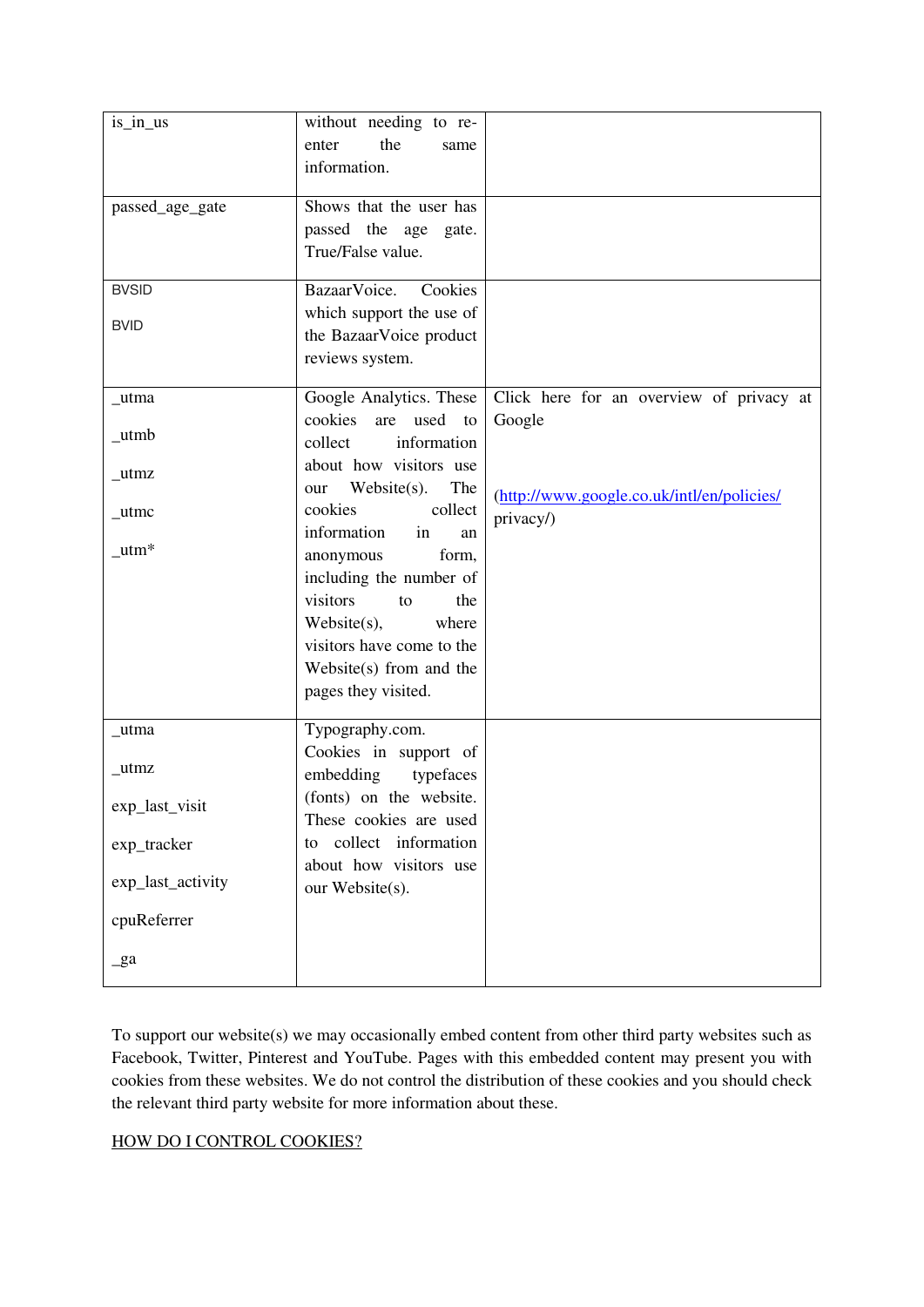You may refuse to accept cookies from us by: (a) not opting in to the use of cookies by us on the landing page of the website(s); or (b) activating the setting on your browser which allows you to refuse the setting of cookies. Each web browser is different so check the 'Help' function of your particular browser to determine how to update your particular cookie settings. The website [http://www.allaboutcookies.org](http://www.allaboutcookies.org/) contains step-by-step guides which can assist you in adjusting your browser settings.

To opt out of being tracked by Google Analytics across all websites visit tools.google.com/dlpage/gaoptout.

Please note that switching off cookies may reduce the functionality of (or prevent access to) certain websites.

## 9. **HOW WE USE YOUR PERSONAL DATA**

We will only use your personal data when the law allows us to and it is fair for us to do so. Most commonly, we will use your personal data in the following ways:

a. Where it is necessary for our legitimate interests (or those of a third party) and your interests and fundamental rights do not override those interests; For example, this will be the basis upon which we collect information which is necessary for us to understand our markets and consumers, to promote our services and to operate our business effectively.

*(This is the legal basis upon which we may process your personal data where it has been collected for the purposes listed in paragraph 10a, b, c, d, e, f, g, h, i, k, m, n, p and q below)*

b. Where we need to perform a contract that we are about to enter into, or have entered into with you;

 *(This is the legal basis upon which we may process your personal data where it has been collected for the purposes listed in paragraph 10o below)*

c. Where we need to comply with a legal or other regulatory obligation;

*(This is the legal basis upon which we may process your personal data where it has been collected for the purposes listed in paragraph 10i, l and q below)*

d. Where you have given us your consent that we do so, for example where you have given your consent to receive marketing or other information from us. Please note, you can withdraw your consent at any time by clicking on the "unsubscribe" link at the bottom of any marketing e-mail we send you.

*(This is the legal basis upon which we may process your personal data where it has been collected for the purposes listed in paragraph 10j, n and q below)*

## 10. **THE PURPOSES FOR WHICH WE WILL USE YOUR PERSONAL DATA**

We use your personal information to: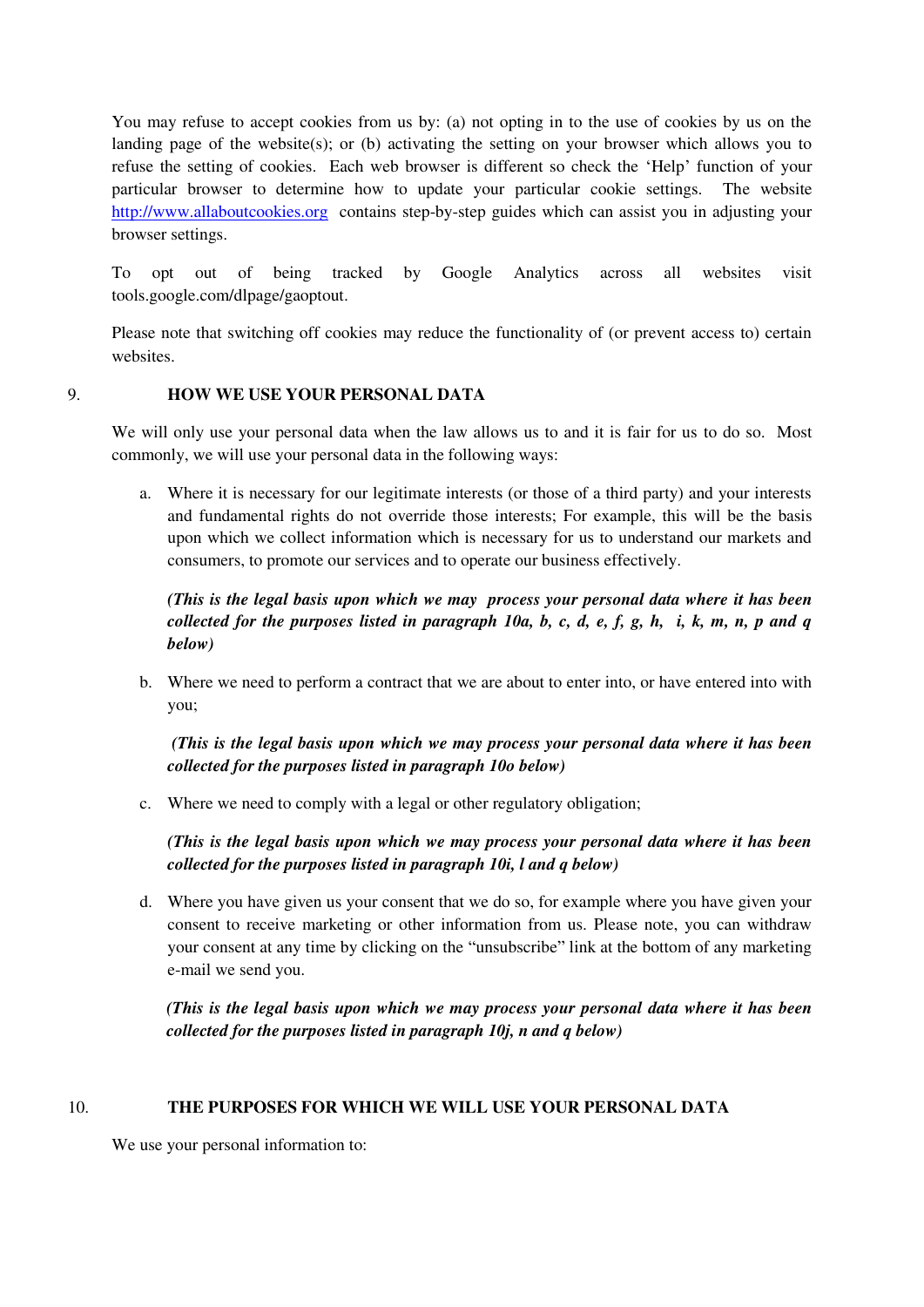- a. manage and improve this website so as to ensure that its content is presented in the most effective manner for you and for your computer and/or device;
- b. respond to any enquiry or feedback from your and to implement any changes in response to that;
- c. retain records of how we have dealt with feedback and / or complaints;
- d. monitor the nature and trends of any complaints we receive;
- e. allow you to participate in interactive features of the website(s), when you choose to do so;
- f. manage any competitions, prize draws or promotions that you enter on this website;
- g. administer any surveys that you complete on this website;
- h. improve our products and services;
- i. comply with legal obligations and protect against legal claims or liability;
- j. send you marketing communications about Reyka through channels such as e-mail and SMS about our products and services and those of our subsidiaries, affiliates and associates within the William Grant & Sons group of companies;
- k. target online advertising;
- l. authenticate and control access to parts of, or features of, our website (including relative to your age and location);
- m. enable us to carry out marketing analysis of our products, services and campaigns;
- n. provide specific services that you request from us, as well as to provide additional services that may be of interest;
- o. maintain your accounts and manage transactions such as payment card transactions for any products that your order from us, or for the fulfilment of such transactions;
- p. diagnose service or technology problems reported by our users or engineers in connection with the use of our websites.]
- q. to celebrate or promote our values, products, brands, partnerships, culture, people or business.

Please note that when you contact us, we may keep a copy of the resultant correspondence.

#### **11. HOW DO WE STORE YOUR PERSONAL INFORMATION?**

We will take all steps reasonably necessary to ensure the security of the personal information we collect and store about you. We will use all reasonable endeavours to protect your personal information from unauthorised disclosure and / or access, however unfortunately, the transmission of information via the internet is not completely secure and we have no control over the privacy of any communication while it is in transit to us. Although we will do our best to protect your personal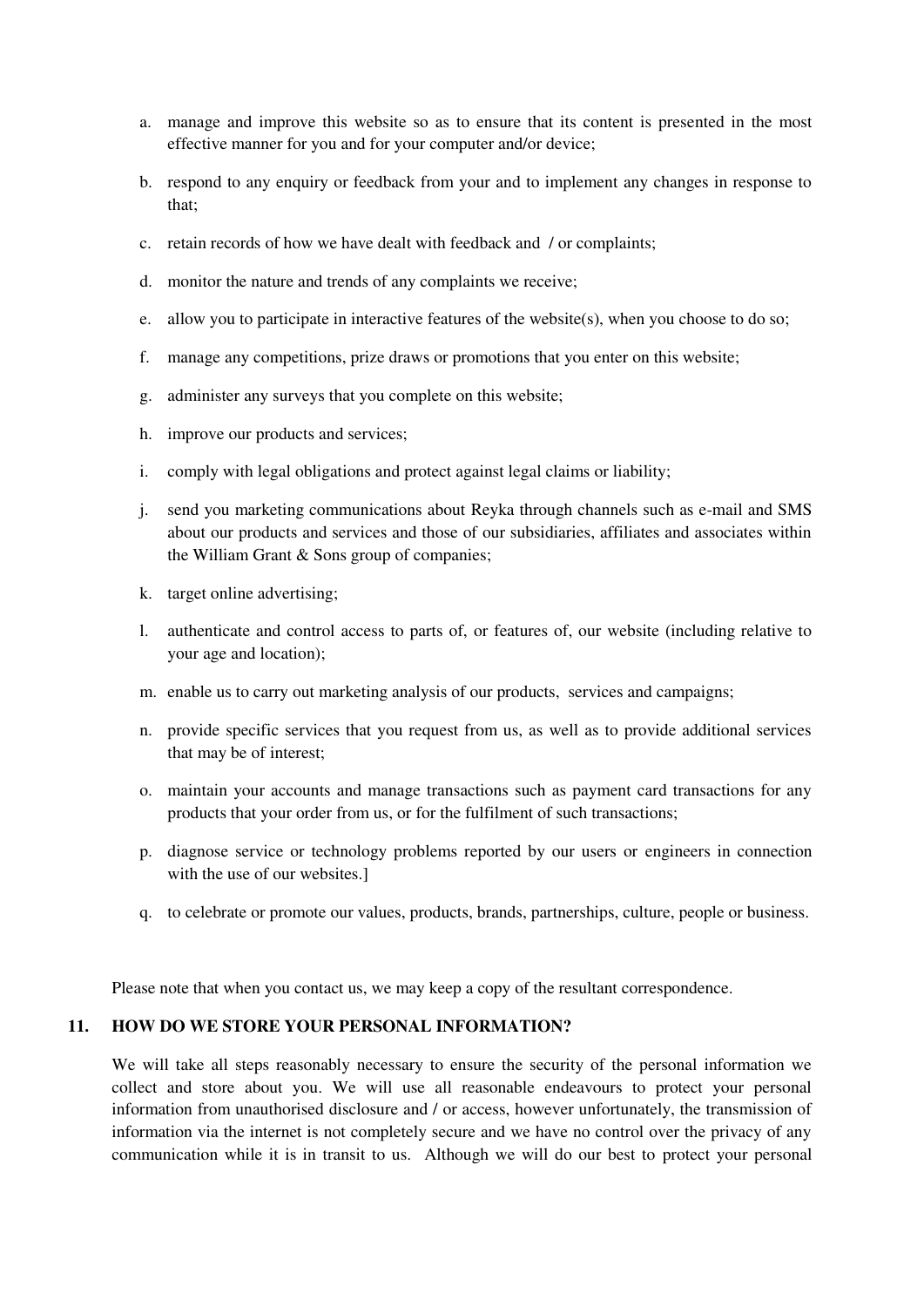information, we cannot guarantee the security of your information while it is being transmitted to our site. Accordingly, any transmission is at your own risk.

All information you provide to us is stored in secure managed servers and we will limit access to your personal data to those of our employees, agents, contractors and other third parties who have a business need to know. Any payment transactions are encrypted using SSL technology, and payment details are not kept following completion of the transaction. Where we have given you (or where you have chosen) a password which enables you to access certain parts of the website(s), you are responsible for keeping this password confidential. You will be responsible for controlling access to your account and for any activity under your account and password. We therefore ask you not to share your password with anyone. We will not be liable for any loss or damage where you have not complied with this obligation.

Where we are legally required to do so, we will notify you and any applicable data protection authority or other regulator should there be an actual or suspected personal data breach involving your personal information.

### **12. HOW LONG WILL YOU USE MY PERSONAL DATA FOR?**

We will only keep your personal data for as long as necessary to fulfil the purposes we collected it for, including for the purposes of satisfying any legal, accounting, or reporting obligations that we may have. We will only keep personal data for longer where there is a legal requirement for us to do so.

To determine how long we should keep your information for, we will consider the amount, type, and sensitivity of the personal information involved as well as the potential risk of harm if it is lost, or used or disclosed without authorisation. We will also consider the purposes for which we process your personal data and whether we can achieve those purposes through other means without the need to keep your data.

In some circumstances you can ask us to delete your data (see section 15 below for more information).

In some circumstances, we may also anonymise your personal data so that it can no longer be associated with you, for example for statistical purposes. Where we do this, we may use this information indefinitely without further notice to you.

#### 13. **OPTING IN**

Sometimes, we will give you the option to choose whether you would like to receive information from us or not (e.g. by choosing to opt in to receiving emails from us with news about our brands or promotional offers). However, sometimes we will need to collect information from you by law or you will sometimes not have the option to opt out, such as when we are satisfying the obligations of a contract we have with you, or administering a transaction requested by you[, i.e. if you purchase products from us online]. In some circumstances, if you choose not to provide certain information, we may be unable to provide you with a certain service or product.

#### **14. SHARING YOUR PERSONAL DATA WITH OTHERS**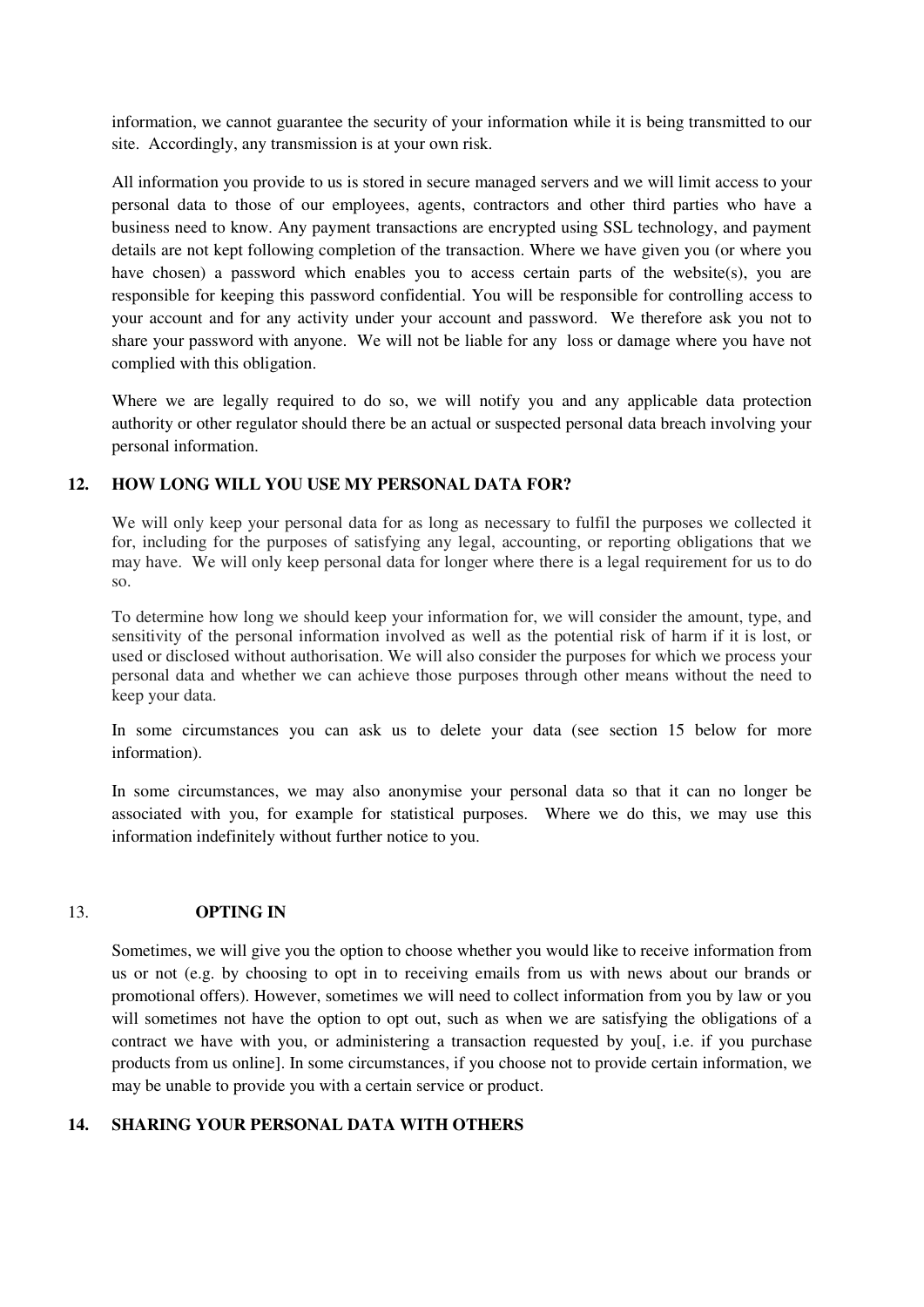We may share your personal information with any member of our group of companies – this includes any of our subsidiaries, our ultimate holding company and its subsidiaries, as defined in section 1159 of the UK Companies Act 2006.

We may disclose your personal information to our suppliers, distributors (wholly or partly owned) and other contractors who are engaged by us to assist in the provision of products and services to you, including delivery of products ordered by you and the conduct of market research which you have agreed to participate in, as well as to other third parties if:

- a. the third party has been appointed to perform certain functions on our behalf, (for example to administer any competitions, prize draws and promotions we run on this website; or to provide technical services in relation to this website; [or to provide technical or other services in relation to the processing of customer payments and orders; ]or to provide technical or other services in relation to the processing of your personal information for mailing or marketing purposes for our products or services, to which you have consented) and it needs access to your personal information to be able to properly perform their function;
- b. we are under a duty to disclose or share your personal information in order to comply with any legal or regulatory obligation; or to protect the rights, property, or safety of the company, our customers, or consumers or others. This includes exchanging information with other companies and organisations for the purposes of fraud protection and credit risk reduction;
- c. we become involved in any merger or acquisition or other transaction involving the sale of all or part of our group companies' business or assets, user information (including the personal information collected from you through your use of this website) may be included in the assets which are transferred to the new owner.

We use only carefully selected third parties to help us deliver our services and products to you and they are only allowed to use your personal information to deliver the services or products you have purchased, registered for or subscribed to. We do not allow them to use your personal data for their own purposes. We require all third parties to respect the security of your personal data and to treat it in accordance with the law.

We will never share any of your personal data with anybody outside of our group of companies for third party mailing or marketing purposes unless we have your consent to do so.

As a global business, we may sometimes need to transfer personal data to another country which is outside of the EEA. Where this is the case and your personal data in affected, we will ensure that an adequate level of protection is in place to protect your personal data.

# **15. YOUR LEGAL RIGHTS**

Under certain circumstances, you have rights under data protection laws in relation to your personal data. This includes the right to:

● request access to your personal data

*This enables you to receive a copy of the personal data we hold about you and to check that we are processing it lawfully*

• request that inaccurate personal data be corrected

*This enables you to have any incomplete or inaccurate data we hold about you corrected, though we may need to verify the accuracy of the new data you provide to us*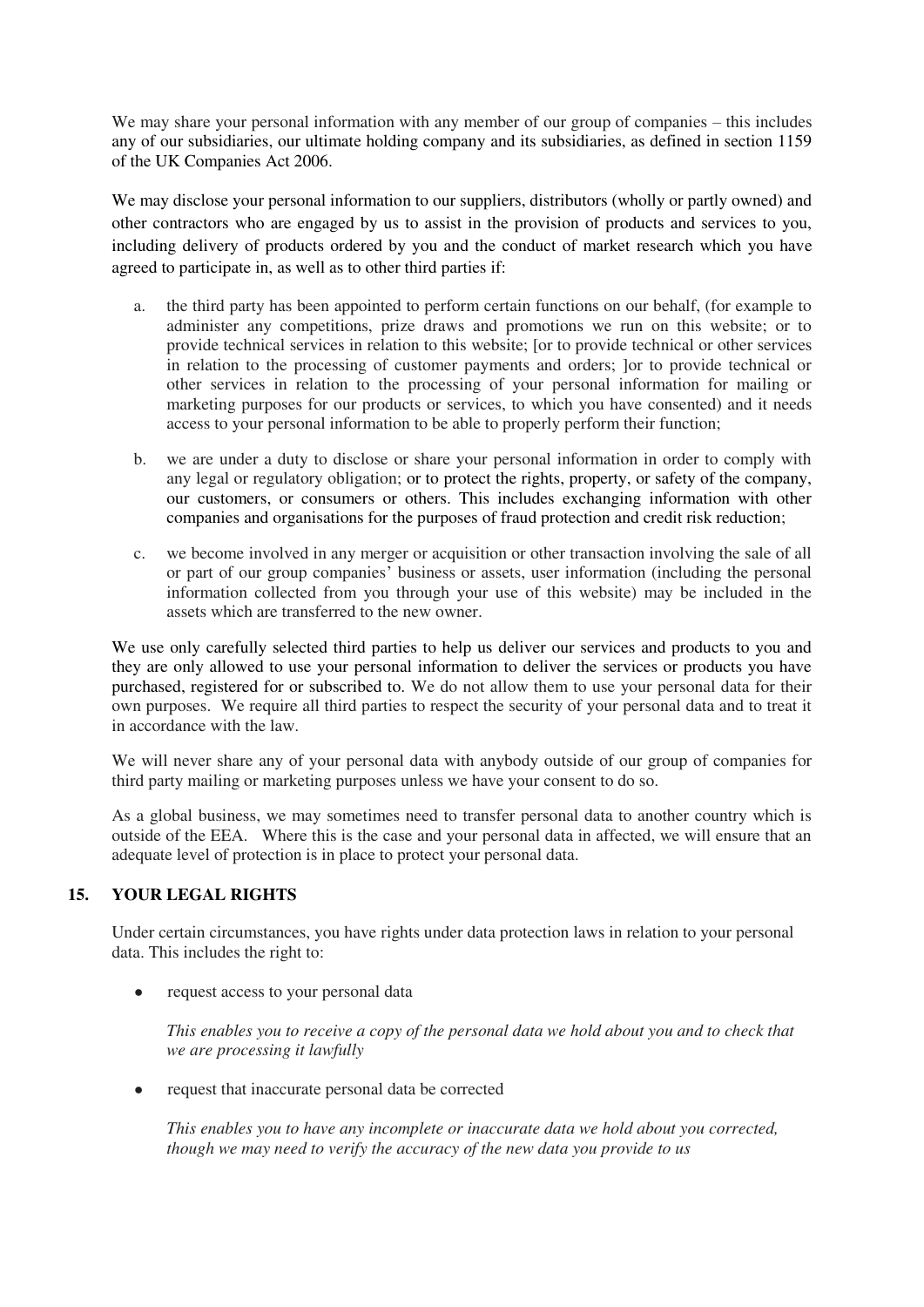request that your personal data be erased

*This enables you to ask us to delete or remove personal data where there is no good reason for us continuing to process it. Note, however, that we may not always be able to comply with your request of erasure for specific legal reasons which will be notified to you, if applicable, at the time of your request.*

- **••** object to your personal data being processed or to request processing should be restricted.
	- Right to withdraw your consent to our processing of your personal information

### NO FEE USUALLY REQUIRED

You will not have to pay a fee to access your personal data (or to exercise any of your other rights). However, we may charge a reasonable fee if your request is clearly unfounded, repetitive or excessive. Alternatively, we may refuse to comply with your request in these circumstances.

#### WHAT WE MAY NEED FROM YOU

We may need to request specific information from you to help us confirm your identity and ensure your right to access your personal data (or to exercise any of your other rights). This is a security measure to ensure that personal data is not disclosed to any person who has no right to receive it. We may also contact you to ask you for further information in relation to your request to speed up our response.

## TIME LIMIT TO RESPOND

We try to respond to all legitimate requests within one month. Occasionally it may take us longer than a month if your request is particularly complex or you have made a number of requests. In this case, we will notify you and keep you updated.

**If you wish to exercise any of the rights set out above, or you have any concerns about how we process your information, please e-mail us at [DataProtection@wgrant.com](mailto:DataProtection@wgrant.com) so that we can investigate and hopefully resolve your concerns.**

**If we are unable to satisfactorily deal with your concerns then you have the right to lodge a complaint with the appropriate data protection authority.**

## 16. **HOW TO UNSUBSCRIBE OR WITHDRAW YOUR CONSENT**

Where we have collected your personal information based on your consent and we have no other lawful basis on which to continue processing your information, if you subsequently withdraw your consent we will delete your personal information.

You can withdraw your consent, change your preferences, or opt out from hearing further from us by letting us know using the contact details set out at section 2 of this Notice or by e-mailing us at usainfo@reyka.com.

You can also ask us to stop sending you marketing messages at any time by following the opt-out links on any marketing message sent to you.

However please note, where you unsubscribe from receiving e-mailed marketing communications from us, we will keep a note of your e-mail address to make sure that we do not send you further emailed marketing communications in future.